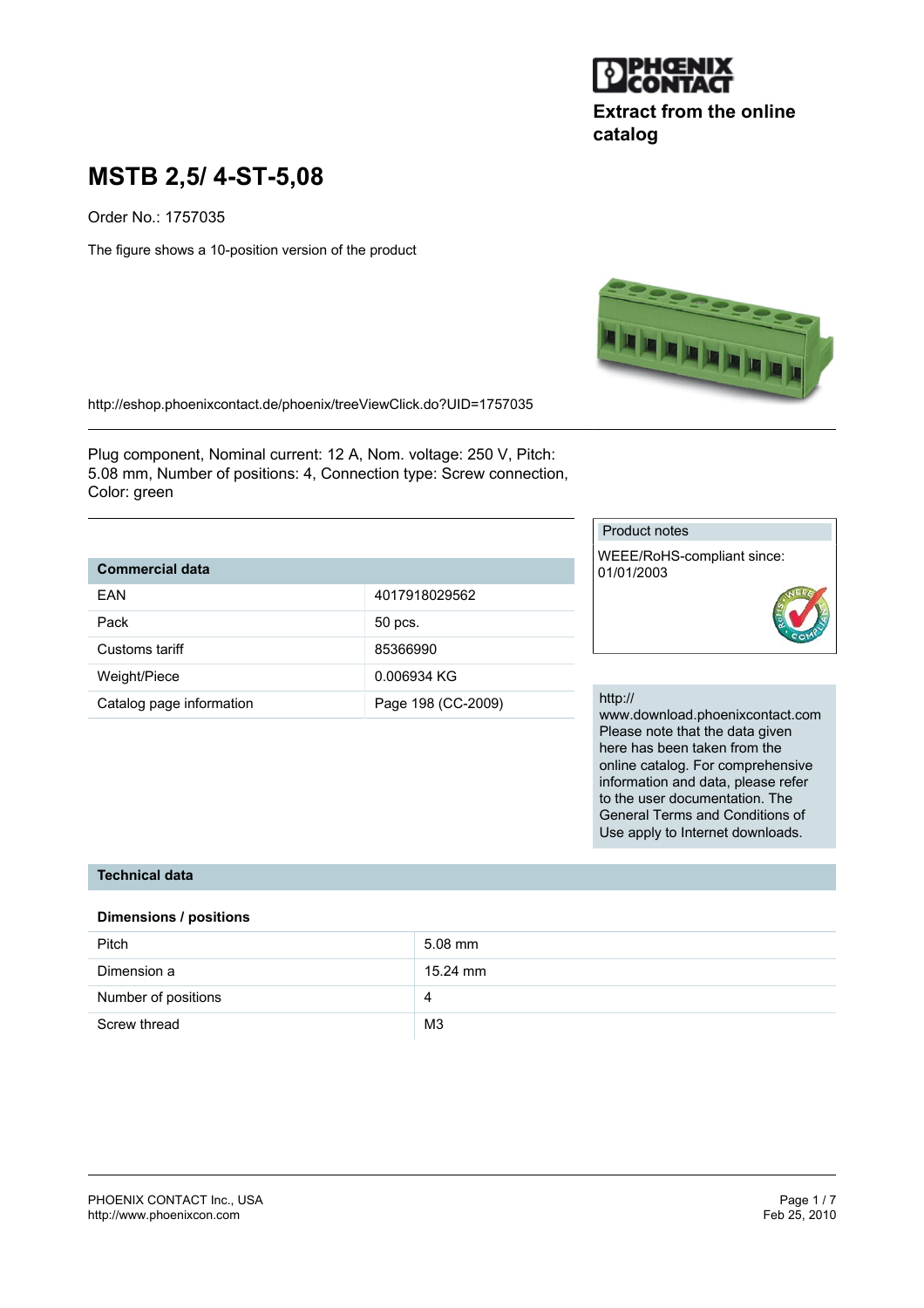| Tightening torque, min             | $0.5$ Nm                                                |  |
|------------------------------------|---------------------------------------------------------|--|
| Tightening torque max              | $0.6$ Nm                                                |  |
| <b>Technical data</b>              |                                                         |  |
| Insulating material group          |                                                         |  |
| Rated surge voltage (III/3)        | 4 kV                                                    |  |
| Rated surge voltage (III/2)        | 4 <sub>kV</sub>                                         |  |
| Rated surge voltage (II/2)         | 4 kV                                                    |  |
| Rated voltage (III/2)              | 320 V                                                   |  |
| Rated voltage (II/2)               | 630 V                                                   |  |
| Connection in acc. with standard   | EN-VDE                                                  |  |
| Nominal current $I_N$              | 12A                                                     |  |
| Nominal voltage $U_{N}$            | 250 V                                                   |  |
| Nominal cross section              | $2.5$ mm <sup>2</sup>                                   |  |
| Maximum load current               | 12 A (with 2.5 mm <sup>2</sup> conductor cross section) |  |
| Insulating material                | <b>PA</b>                                               |  |
| Inflammability class acc. to UL 94 | V <sub>0</sub>                                          |  |
| Internal cylindrical gage          | A <sub>3</sub>                                          |  |
| Stripping length                   | 7 mm                                                    |  |

#### **Connection data**

| Conductor cross section solid min.                                            | $0.2$ mm <sup>2</sup> |
|-------------------------------------------------------------------------------|-----------------------|
| Conductor cross section solid max.                                            | $2.5$ mm <sup>2</sup> |
| Conductor cross section stranded min.                                         | $0.2$ mm <sup>2</sup> |
| Conductor cross section stranded max.                                         | $2.5$ mm <sup>2</sup> |
| Conductor cross section stranded, with ferrule<br>without plastic sleeve min. | $0.25 \text{ mm}^2$   |
| Conductor cross section stranded, with ferrule<br>without plastic sleeve max. | $2.5$ mm <sup>2</sup> |
| Conductor cross section stranded, with ferrule<br>with plastic sleeve min.    | $0.25 \text{ mm}^2$   |
| Conductor cross section stranded, with ferrule<br>with plastic sleeve max.    | $2.5$ mm <sup>2</sup> |
| Conductor cross section AWG/kcmil min.                                        | 24                    |
| Conductor cross section AWG/kcmil max                                         | 12                    |
| 2 conductors with same cross section, solid min.                              | $0.2$ mm <sup>2</sup> |
| 2 conductors with same cross section, solid max.                              | 1 mm <sup>2</sup>     |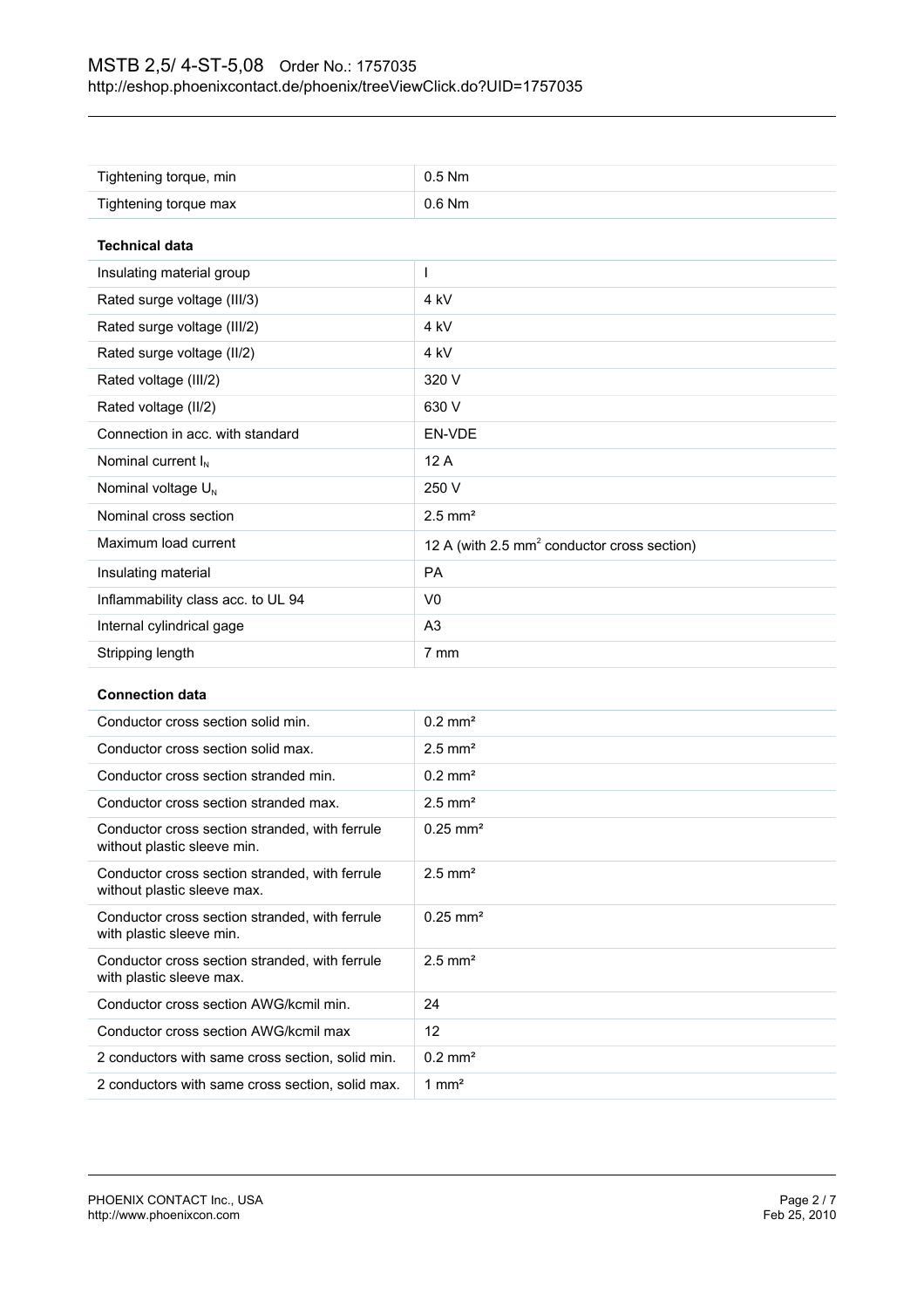| 2 conductors with same cross section, stranded<br>min.                                     | $0.2 \text{ mm}^2$    |
|--------------------------------------------------------------------------------------------|-----------------------|
| 2 conductors with same cross section, stranded<br>max.                                     | $1.5$ mm <sup>2</sup> |
| 2 conductors with same cross section, stranded,<br>ferrules without plastic sleeve, min.   | $0.25 \text{ mm}^2$   |
| 2 conductors with same cross section, stranded,<br>ferrules without plastic sleeve, max.   | 1 mm <sup>2</sup>     |
| 2 conductors with same cross section, stranded,<br>TWIN ferrules with plastic sleeve, min. | $0.5$ mm <sup>2</sup> |
| 2 conductors with same cross section, stranded,<br>TWIN ferrules with plastic sleeve, max. | $1.5$ mm <sup>2</sup> |

## **Certificates / Approvals**





Certification CB, CSA, CUL, GOST, UL, VDE-PZI

| <b>CSA</b>              |         |
|-------------------------|---------|
| Nominal voltage $U_N$   | 300 V   |
| Nominal current $I_{N}$ | 10A     |
| AWG/kcmil               | $28-12$ |

**CUL**

| Nominal voltage $U_{N}$ | 300 V   |
|-------------------------|---------|
| Nominal current $I_N$   | 10A     |
| AWG/kcmil               | $30-12$ |

#### **UL**

| Nominal voltage $U_N$   | 300 V   |
|-------------------------|---------|
| Nominal current $I_{N}$ | 10A     |
| AWG/kcmil               | $30-12$ |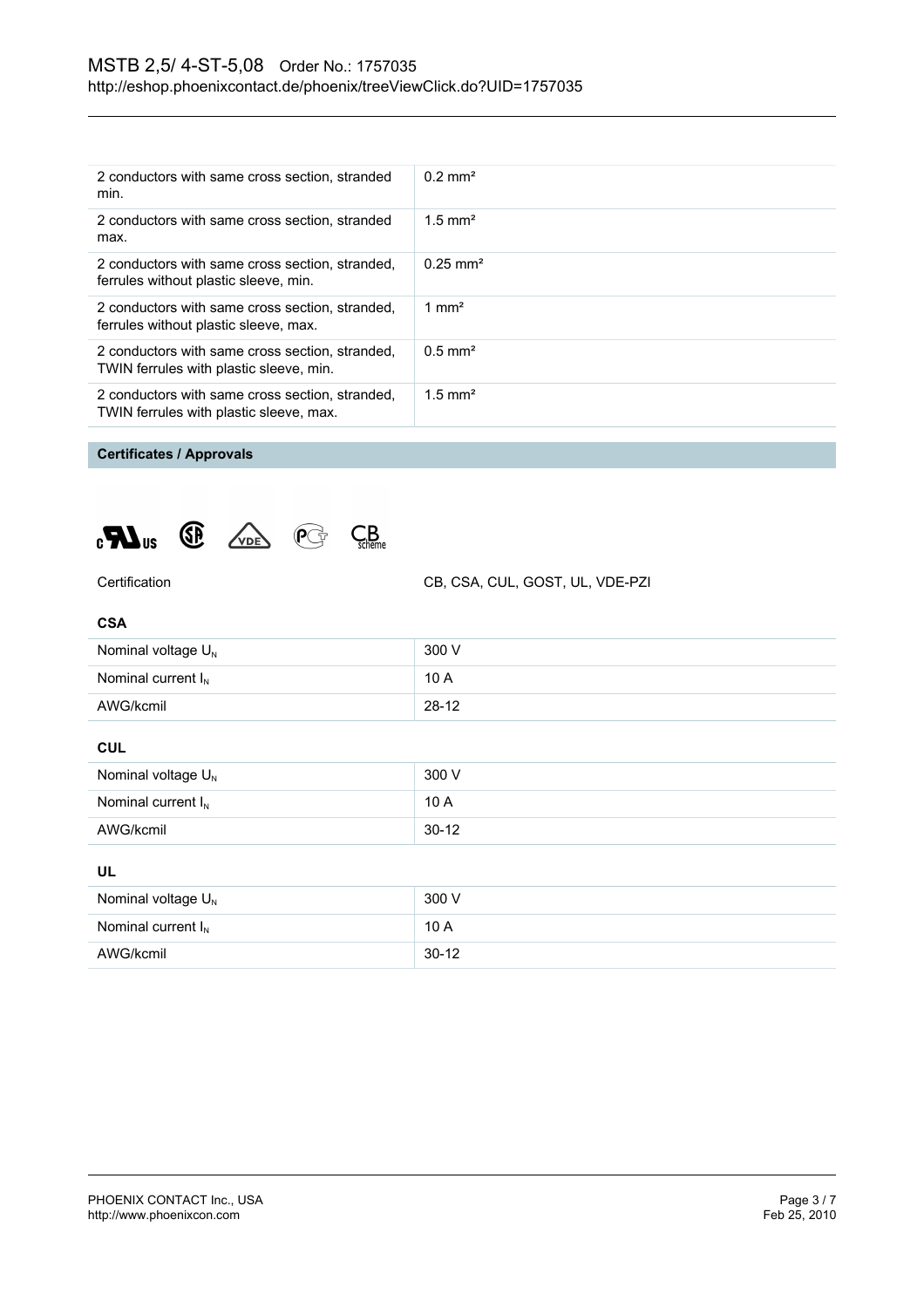#### **Accessories**

| Item                       | Designation              | Description                                                                                                                                                                                      |  |
|----------------------------|--------------------------|--------------------------------------------------------------------------------------------------------------------------------------------------------------------------------------------------|--|
| <b>Bridges</b>             |                          |                                                                                                                                                                                                  |  |
| 1733172                    | EBP 3-5                  | Insertion bridge, fully insulated, for plug connectors with 5.0 or<br>5.08 mm pitch, no. of positions: 3                                                                                         |  |
| 1733185                    | EBP 4-5                  | Insertion bridge, fully insulated, for plug connectors with 5.0 or<br>5.08 mm pitch, no. of positions: 4                                                                                         |  |
| General                    |                          |                                                                                                                                                                                                  |  |
| 1733169                    | EBP 2-5                  | Insertion bridge, fully insulated, for plug connectors with 5.0 or<br>5.08 mm pitch, no. of positions: 2                                                                                         |  |
| 1803882                    | KGG-MSTB 2,5/4           | Cable housing, Number of positions: 4, Dimension a: 20 mm,<br>Color: green                                                                                                                       |  |
| <b>Marking</b>             |                          |                                                                                                                                                                                                  |  |
| 1051993                    | <b>B-STIFT</b>           | Marker pen, for manual labeling of unprinted Zack strips, smear-<br>proof and waterproof, line thickness 0.5 mm                                                                                  |  |
| 0805108                    | SK 5,08/2,8:SO           | Marker card, special printing, self-adhesive, labeled acc. to<br>customer requirements, 14 identical marker strips per card, max.<br>25-position labeling per strip, color: White                |  |
| 0804293                    | SK 5,08/3,8:FORTL.ZAHLEN | Marker card, printed horizontally, self-adhesive, 12 identical<br>decades marked 1-10, 11-20 etc. up to 91-(99)100, sufficient for<br>120 terminal blocks                                        |  |
| 0803883                    | SK U/2,8 WH: UNBEDRUCKT  | Unprinted marker cards, DIN A4 format, pitch as desired, self-<br>adhesive, with 50 stamped marker strips, 185 mm strip length, can<br>be labeled with the CMS system or manually with the M-PEN |  |
| <b>Plug/Adapter</b>        |                          |                                                                                                                                                                                                  |  |
| 1734634                    | <b>CP-MSTB</b>           | Keying profile, is inserted into the slot on the plug or inverted<br>header, red insulating material                                                                                             |  |
| <b>Tools</b>               |                          |                                                                                                                                                                                                  |  |
| 1205053                    | SZS 0,6X3,5              | Screwdriver, bladed, matches all screw terminal blocks up to 4.0<br>mm <sup>2</sup> connection cross section, blade: 0.6 x 3.5 mm, without VDE<br>approval                                       |  |
| <b>Additional products</b> |                          |                                                                                                                                                                                                  |  |
|                            |                          |                                                                                                                                                                                                  |  |
| Item                       | Designation              | Description                                                                                                                                                                                      |  |
| General                    |                          |                                                                                                                                                                                                  |  |
| 1880326                    | EMSTBA 2,5/4-G-5,08      | Header, Nominal current: 12 A, Nom. voltage: 250 V, Pitch: 5.08<br>mm, Number of positions: 4, Assembly: Press-in                                                                                |  |
|                            |                          |                                                                                                                                                                                                  |  |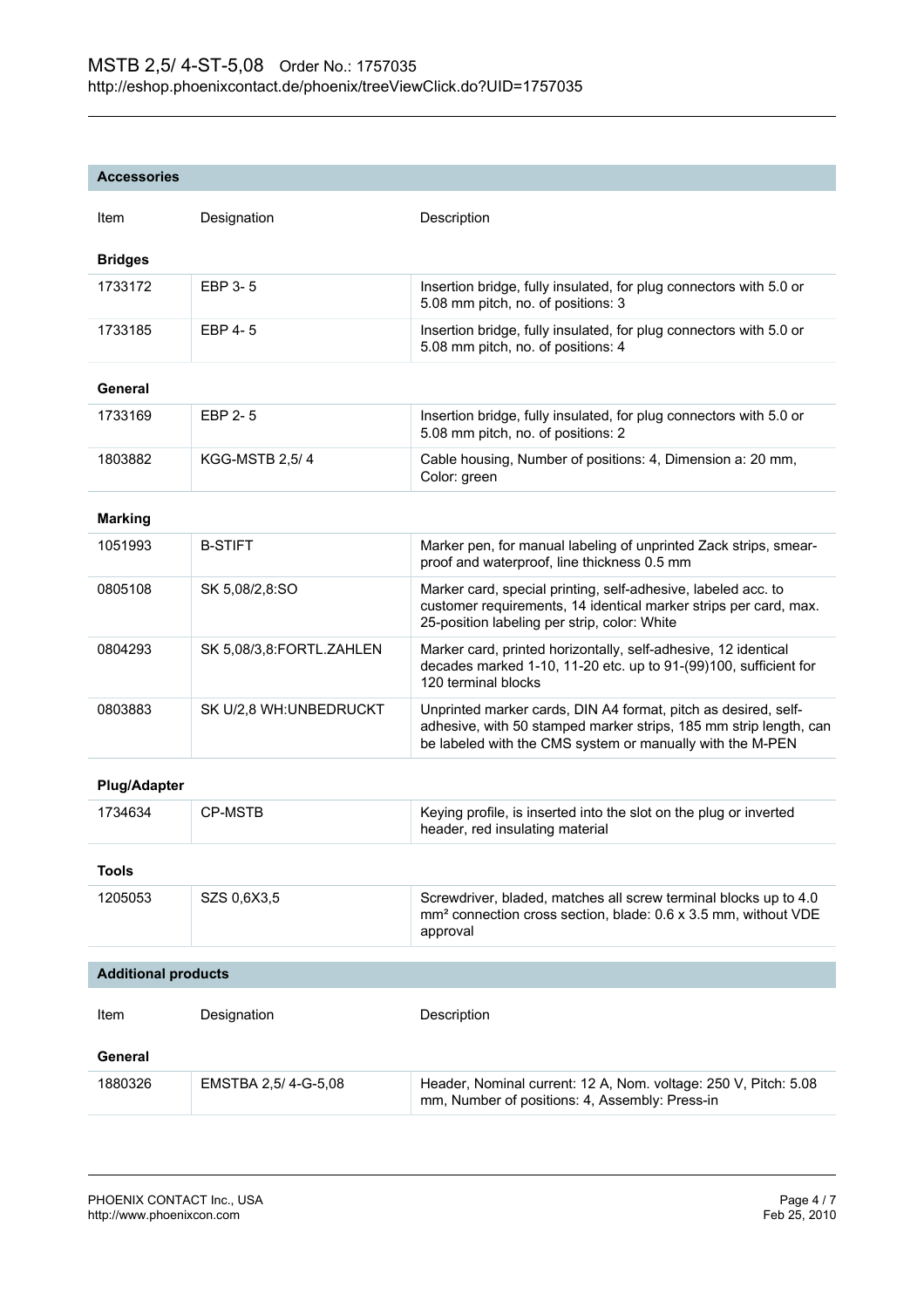| 1859535 | EMSTBVA 2,5/4-G-5,08    | Header, Nominal current: 12 A, Nom. voltage: 200 V, Pitch: 5.08<br>mm, Number of positions: 4, Assembly: Press-in                                                                                                                                               |
|---------|-------------------------|-----------------------------------------------------------------------------------------------------------------------------------------------------------------------------------------------------------------------------------------------------------------|
| 1873375 | FKIC 2,5/4-ST-5,08      | Plug component, Nominal current: 12 A, Nom. voltage: 320 V,<br>Pitch: 5.08 mm, Number of positions: 4, Connection type: Spring-<br>cage conn.                                                                                                                   |
| 1823862 | ICC 2,5/4-STZ-5,08      | Plug component, Nominal current: 12 A, Nom. voltage: 250 V,<br>Pitch: 5.08 mm, Number of positions: 4, Connection type: Crimp<br>connection                                                                                                                     |
| 1736713 | MDSTB 2,5/4-G1-5,08     | Header, Nominal current: 10 A, Nom. voltage: 250 V, Pitch: 5.08<br>mm, Number of positions: 4, Color: green, Assembly: Soldering                                                                                                                                |
| 1842089 | MDSTBA 2,5/4-G-5,08     | Header, Nominal current: 10 A, Nom. voltage: 250 V, Pitch: 5.08<br>mm, Number of positions: 4, Assembly: Soldering                                                                                                                                              |
| 1736755 | MDSTBV 2,5/4-G1-5,08    | Header, Nominal current: 10 A, Nom. voltage: 250 V, Pitch: 5.08<br>mm, Number of positions: 4, Color: green, Assembly: Soldering                                                                                                                                |
| 1770737 | MSTB 2,5/4-G-5,08-LA    | Header, Nominal current: 12 A, Nom. voltage: 250 V, Pitch: 5.08<br>mm, Number of positions: 4, Assembly: Soldering                                                                                                                                              |
| 1757268 | MSTBA 2,5/4-G-5,08      | Header, Nominal current: 12 A, Nom. voltage: 250 V, Pitch: 5.08<br>mm, Number of positions: 4, Color: green, Assembly: Soldering                                                                                                                                |
| 1770960 | MSTBA 2,5/4-G-5,08-LA   | Header, Nominal current: 12 A, Nom. voltage: 250 V, Pitch: 5.08<br>mm, Number of positions: 4, Assembly: Soldering                                                                                                                                              |
| 1788745 | MSTBVK 2,5/4-G-5,08     | Plug component, Nominal current: 12 A, Nom. voltage: 320 V,<br>Pitch: 5.08 mm, Number of positions: 4, Connection type: Screw<br>connection, Assembly: DIN rail, Color: green                                                                                   |
| 1788554 | MVSTBU 2,5/4-GB-5,08    | Plug component, Nominal current: 12 A, Nom. voltage: 320 V,<br>Pitch: 5.08 mm, Number of positions: 4, Connection type: Screw<br>connection, Assembly: Direct mounting                                                                                          |
| 1769489 | SMSTB 2,5/4-G-5,08      | Header, Nominal current: 12 A, Nom. voltage: 250 V, Pitch: 5.08<br>mm, Number of positions: 4, Color: green, Assembly: Soldering                                                                                                                                |
| 1767397 | SMSTBA 2,5/4-G-5,08     | Header, Nominal current: 12 A, Nom. voltage: 250 V, Pitch: 5.08<br>mm, Number of positions: 4, Color: green, Assembly: Soldering                                                                                                                                |
| 3002034 | <b>UK 3-MSTB-5,08</b>   | Feed-through modular terminal block, Type of connection: Special<br>and hybrid connection, Screw connection, Cross section: 0.2<br>mm <sup>2</sup> - 4 mm <sup>2</sup> , AWG 24 - 12, Width: 5.08 mm, Color: gray,<br>Mounting type: NS 32, NS 35/15, NS 35/7,5 |
| 3002076 | <b>UK 3-MVSTB-5,08</b>  | Feed-through modular terminal block, Nominal current: 12<br>A, Nominal voltage: 250 V, Cross section: 0.2 mm <sup>2</sup> - 4 mm <sup>2</sup> ,<br>AWG: 24 - 12, Mounting type: NS 32, NS 35/15, NS 35/7,5,<br>Pitch: 5.08 mm, Width: 5.1, Color: gray          |
| 3002102 | UK 3-MVSTB-5,08-LA 24RD | Feed-through modular terminal block, Nominal current: 12<br>A, Nominal voltage: 250 V, Cross section: 0.2 mm <sup>2</sup> - 4 mm <sup>2</sup> ,<br>AWG: 24 - 12, Mounting type: NS 32, NS 35/15, NS 35/7,5,<br>Pitch: 5.08 mm, Width: 5.08, Color: gray         |
| 3002063 | UK 3-MVSTB-5,08/EK      | Feed-through modular terminal block, Nominal current: 12<br>A, Nominal voltage: 250 V, Cross section: 0.2 mm <sup>2</sup> - 4 mm <sup>2</sup> ,<br>AWG: 24 - 12, Mounting type: NS 35/7,5, NS 35/15, NS 32,<br>Pitch: 5.08 mm, Width: 5.1, Color: blue          |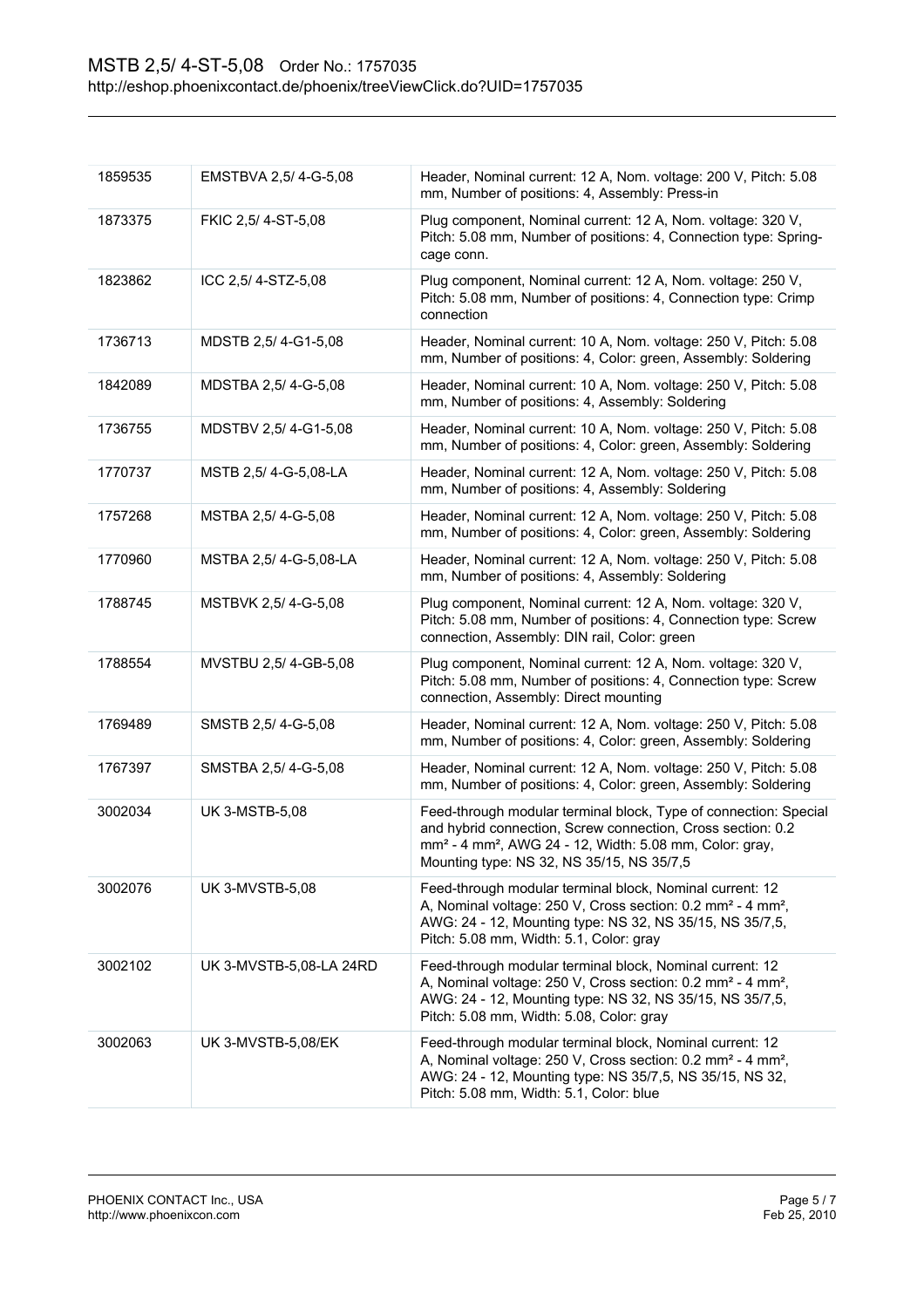| 3002131 | UK 3D-MSTBV-5,08         | Feed-through modular terminal block, Type of connection: Special<br>and hybrid connection, Screw connection, Cross section: 0.2<br>mm <sup>2</sup> - 4 mm <sup>2</sup> , AWG 24 - 12, Width: 5.08 mm, Color: gray,<br>Mounting type: NS 32, NS 35/15, NS 35/7,5           |
|---------|--------------------------|---------------------------------------------------------------------------------------------------------------------------------------------------------------------------------------------------------------------------------------------------------------------------|
| 3002144 | UK 3D-MSTBV-5,08-LA 24RD | Feed-through modular terminal block, Type of connection: Screw<br>connection, Screw connection, Number of positions: 1, Cross<br>section: 0.2 mm <sup>2</sup> - 4 mm <sup>2</sup> , AWG 24 - 12, Width: 5.1 mm,<br>Color: gray, Mounting type: NS 32, NS 35/15, NS 35/7,5 |
| 3002173 | UK 3D-MSTBV-5,08/EK      | Feed-through modular terminal block, Type of connection: Screw<br>connection, Screw connection, Cross section: 0.2 mm <sup>2</sup> - 4 mm <sup>2</sup> ,<br>AWG 24 - 12, Width: 5.1 mm, Color: blue, Mounting type: NS<br>32, NS 35/15, NS 35/7,5                         |
| 2770888 | <b>UKK 3-MSTB-5,08</b>   | Feed-through modular terminal block, Nominal current: 12<br>A, Nominal voltage: 250 V, Cross section: 0.2 mm <sup>2</sup> - 4 mm <sup>2</sup> ,<br>AWG: 24 - 12, Mounting type: NS 35/7,5, NS 35/15, NS 32,<br>Pitch: 5.08 mm, Width: 5.08, Color: gray                   |
| 1876615 | UKK 3-MSTB-5,08-PE       | Feed-through modular terminal block, Nominal current: 12<br>A, Nominal voltage: 320 V, Cross section: 0.2 mm <sup>2</sup> - 4 mm <sup>2</sup> ,<br>AWG: 24 - 12, Mounting type: NS 35/7,5, NS 35/15, NS 32,<br>Pitch: 5.08 mm, Width: 5.08, Color: green-yellow           |
| 2770846 | UKK 3-MSTBVH-5,08        | Feed-through modular terminal block, Nominal current: 12<br>A, Nominal voltage: 250 V, Cross section: 0.2 mm <sup>2</sup> - 4 mm <sup>2</sup> ,<br>AWG: 24 - 12, Mounting type: NS 35/7,5, NS 35/15, NS 32,<br>Pitch: 5.08 mm, Width: 5.08, Color: gray                   |
| 1788130 | UMSTBVK 2,5/4-G-5,08     | Plug component, Nominal current: 12 A, Nom. voltage: 320 V,<br>Pitch: 5.08 mm, Number of positions: 4, Connection type: Screw<br>connection, Assembly: DIN rail, Color: green                                                                                             |
| 1873016 | ZFKK 1,5-MSTBV-5,08      | Feed-through modular terminal block, Connection method: Special<br>and hybrid connection, MSTB plug entry, Cross section: 0.2<br>$mm2$ - 2.5 mm <sup>2</sup> , Width: 5.1 mm, Color: gray                                                                                 |

## **Diagrams/Drawings**

Dimensioned drawing